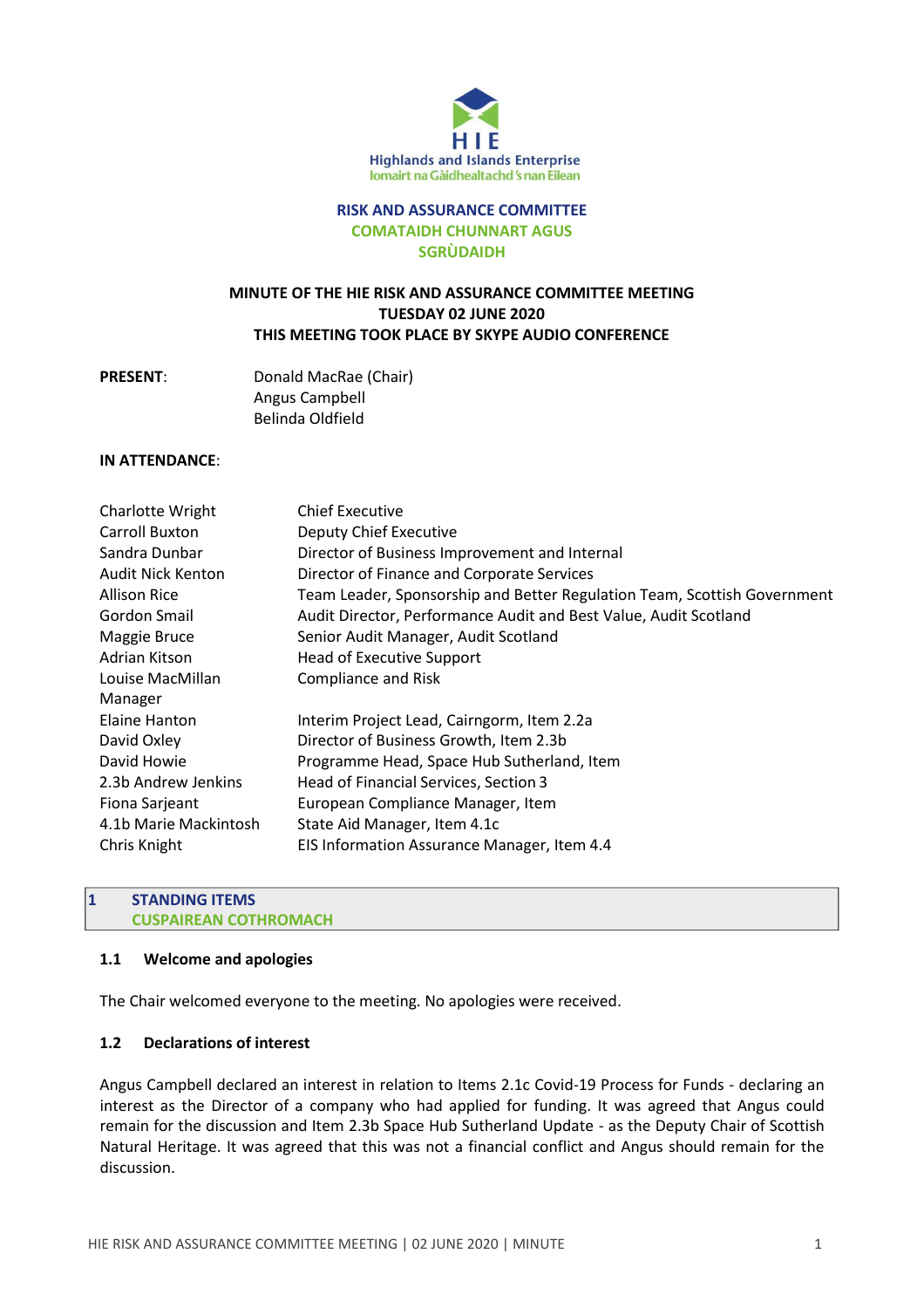### **1.3 Minute of Risk and Assurance Committee meeting held on 3 March 2020**

The minutes were approved.

## **1.4 Matters arising from Risk and Assurance Committee meeting held on 3 March 2020**

There were no matters arising from the meeting of 3 March that were not covered by the agenda items.

### **1.5 Matters arising from the HIE Board meetings held on 28 April 2020**

There were no matters arising from the HIE Board meetings held on 28 April 2020. The Director of Business Improvement and Internal Audit provided a brief update on the Nigg court case, highlighting that an appeal hearing was taking place virtually on 4 and 5 June. *[Sentence removed in the interests of the effective conduct of public affairs.]*

### **2 CURRENT AND EMERGING ISSUES CÙISEAN LÀITHEIL**

**2.1 Governance and Covid-19 Matters 2.1a GovernancePaper 2.1 b Covid-19 Risk Register 2.1c Process for Funds**

The Director of Business Improvement and Internal Audit provided a brief update on all three papers together, outlining that the papers are a follow-on from the previous update provided to the Committee in March. It was noted that the changes to intervention approach, risk appetite and use of investment committee had much wider relevance than addressing Covid related matters and were linked to the wider Business Improvement objectives discussed previously. In dealing with Covid matters HIE has quickly established a new working environment and identified areas where internal controls and governance arrangements (including risk) need to adapt to support HIE address the unprecedented operating and strategic challenges. The key points to note are 1) the changes required in response to the Covid risk; 2) The Investment Committee and 3) The risk environment / appetite.

The Committee noted the update, acknowledging the speed at which HIE had responded and recognising the increased risk which exists. It was noted that the Investment Committee was seen as a useful mechanism to implement some of the required decisions quickly. The Committee did not result in any changes to the Leadership Team delegated authorities and that there will be a review internally in 6 months and this will be reported back to the committee.

### **2.2 Cairngorm Mountain**

*2.2* **a Governance and Business Case Update 2.2b Audit Scotland – Section 23 Update** *Elaine Hanton joined the meeting.*

All items were covered together with the Interim Project Lead, Cairngorm providing a short update. Confirming that the options appraisal for the operating company continues with contractors, RSM, supporting HIE to take this work forward. It is currently anticipated that the Full Business Case will be presented to the HIE Board at a special meeting in July. The CNPA planning committee met on 22 May, and approved the proposed strengthening works, subject to certain conditions in relation to environmental and wildlife monitoring and protection, and health and safety. The conditions had all been identified and addressed as part of the application and we will now work with CNPA to purify the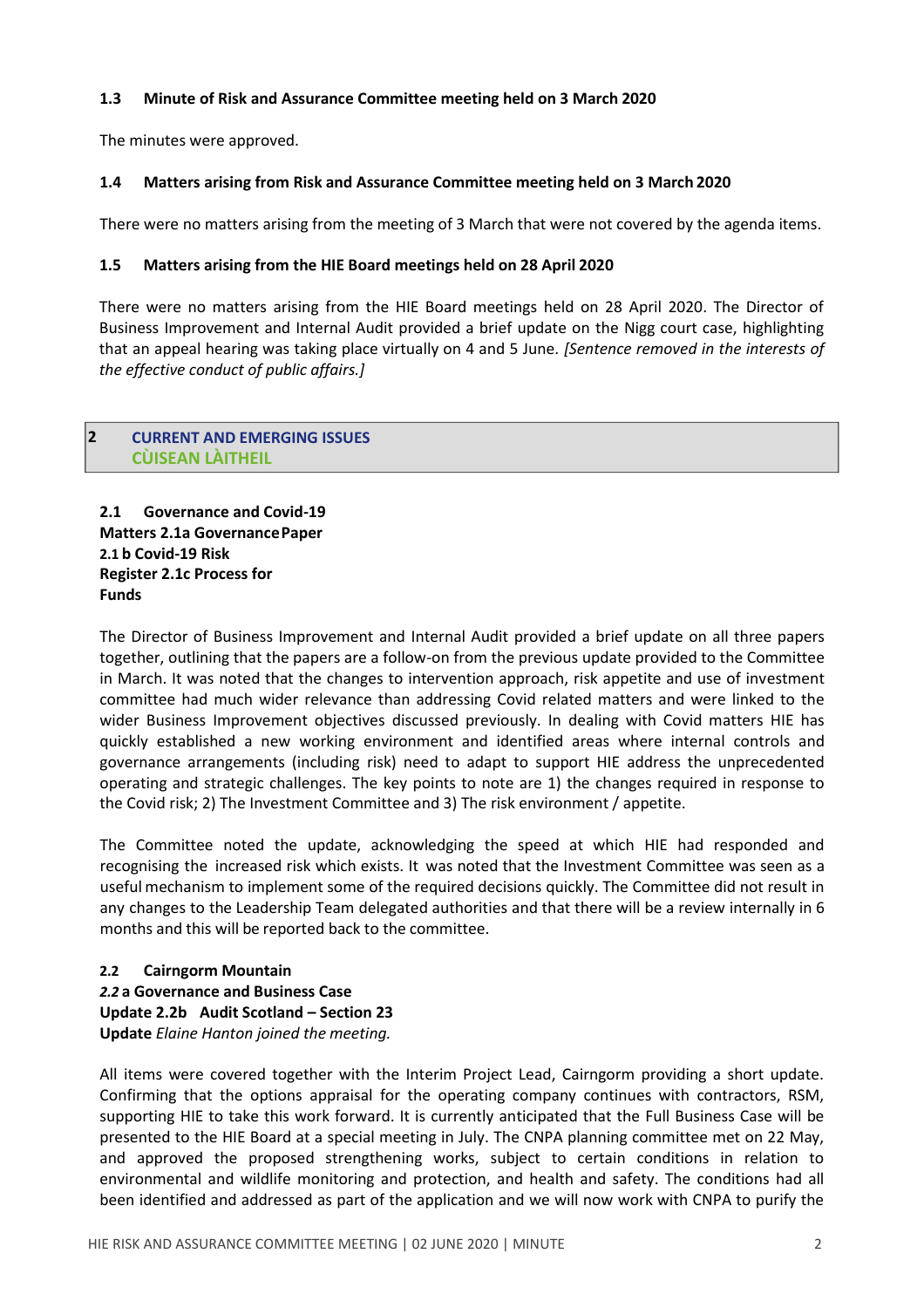### conditions.

*[Paragraph removed in the interests of the effective conduct of public affairs.]*

*[Paragraph removed in the interests of the effective conduct of public affairs.]*

The CMSL Board appointments are due to end at the end of June 2020. It is proposed to extend these. This will be agreed by the HIE Chief Executive and Chair and homologated by the Board.

*[Paragraph removed in the interests of the effective conduct of public affairs.]*

Significant ongoing activity has continued on the various legal cases – legacy CML parent company and personal guarantees, and original contractor/design team claims.

With regards to the preparation of the year end accounts, it will be determined on which basis to prepare the accounts. This will be reviewed in July and the practicalities discussed with the CMSL Board. Audit Scotland confirmed that this was a pragmatic approach and will discuss with HIE and review at the time.

The Audit Director, Performance Audit and Best Value confirmed that the S23 review was nearly complete and had been assured by the final comments from HIE and SG. It is a balanced report with lessons learned for HIE and SG. Audit Scotland are sensitive to the legal issues and a form of words has been agreed. The report will be published on 18 June 2020.

The Committee thanked HIE staff and Audit Scotland for the work carried out and for the care taken around the legal issues. A copy of the final report will be circulated to the Committee and the Board when it becomes available.

*Elaine Hanton left the meeting.*

## **2.3 Space 2.3a Space Programme Update** *Martin Johnson joined the meeting.*

The Interim Director of Strategy and Regional Economy presented a paper providing a short update on space-related activities across the HIE Region following on from a paper submitted to HIE Board in April 2020.

## *[Paragraph removed in the interests of the effective conduct of public affairs.]*

The Interim Chief Executive confirmed that the project is National Infrastructure and HIE is working to keep SG and UKSA engaged. An internal review is underway and the UKSA market appraisal will be useful for this and will help to inform decisions. The critical path will be presented to the next sub group meeting.

The Committee noted the update.

*Martin Johnson left the meeting.*

### **2.3 b Space Hub Sutherland Update**

*David Oxley and David Howie joined the meeting.*

The Director of Business Growth presented a paper to update the Committee on the status of the Space Hub Sutherland project with regards to project progress, key risks and issues. The impact of COVID-19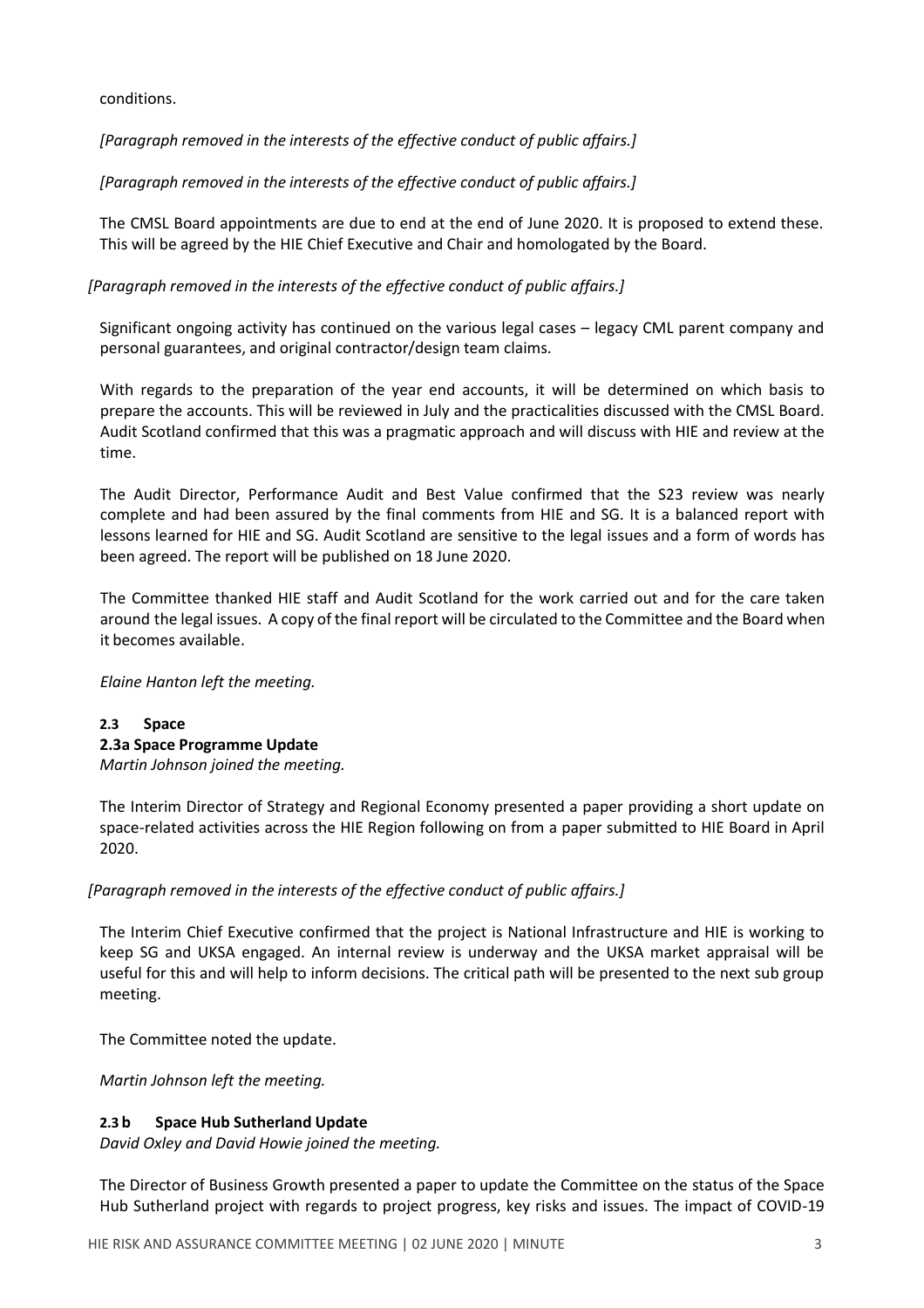has resulted in main schedule delays of around 3 to 6 months and that the full impact is not currently known. The Highland Council North planning committee has been delayed but HIE is seeking to have the application presented and considered by the Committee at the end of June. SNH is to lift the holding objection and the planning officer is making a recommendation for approval. It was noted that the Scottish Government could call in the decision.

The Scottish Land Court is currently not hearing cases and no timings have been issued for reinstatement of hearings. The project team continues to work on the submission which will be lodged once planning consent is received.

## *[Paragraph removed in the interests of the effective conduct of public affairs.]*

It is expected that the project will be presented to the Board for a decision, possibly in August depending on Planning and business case due diligence.

The Committee asked if there would be an update provided to the June Board meeting. The Director confirmed that there would be a programme review update to the June Board meeting. The scope and outcome re the critical path will be presented to the next sub group meeting.

*David Oxley and David Howie left the meeting.*

## **2.4 VAT Update**

The Director of Finance and Corporate Services updated the Risk and Assurance Committee on the progress of the HMRC VAT compliance review and the next steps. For over two years HIE has been working on a revised partial exemption (PESM) that would be applied retrospectively to 2014 and form the basis of a revised method looking forward.

*[Paragraph removed in the interests of the effective conduct of public affairs.]*

*[Paragraph removed in the interests of the effective conduct of public affairs.]*

*[Paragraph removed in the interests of the effective conduct of public affairs.]*

*[Paragraph removed in the interests of the effective conduct of public affairs.]*

The Committee noted that it was good to see progress and hopefully closure. The importance of the meeting with HMRC to resolve this issue was recognised as was the need to meet again if a resolution can't be reached. It was further noted that for the annual accounts HIE would not want to go beyond the end of June but there would still be time to include in the last year if it does go beyond.

The Audit Director, Performance Audit and Best Value, Audit Scotland confirmed that the audit position regarding accrual or prepayment for the annual accounts will depend on evidence available at the time.

## **2.5 Pension Guarantees Update**

The Director of Finance and Corporate Services presented a paper to update the Committee on the issue of pension guarantees and to outline a way forward.

*[Paragraph removed in the interests of the effective conduct of public affairs.]*

*[Paragraph removed in the interests of the effective conduct of public affairs.]*

## **2.6 [Paragraph removed in the interests of the effective conduct of public affairs.]**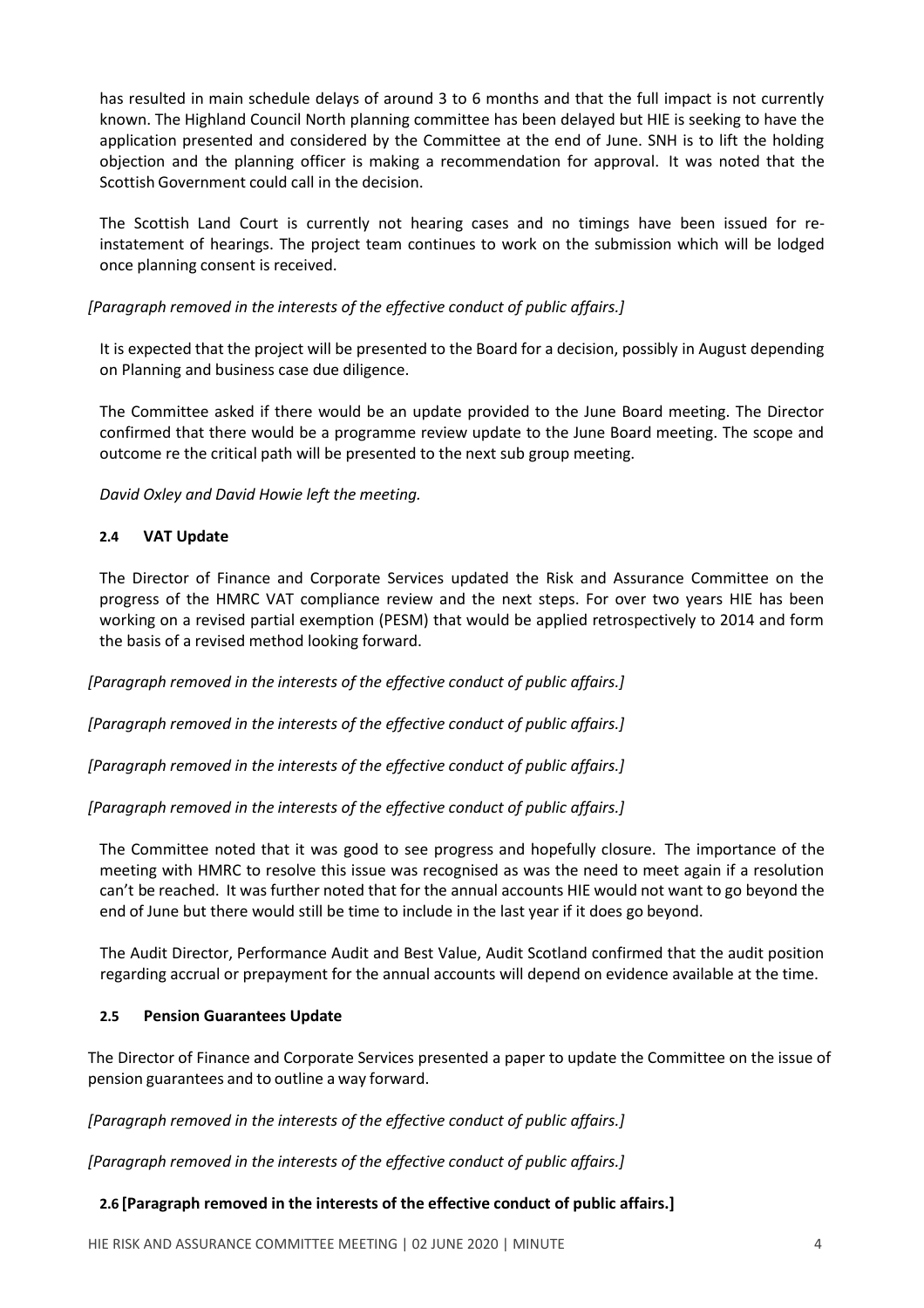*[Paragraph removed in the interests of the effective conduct of public affairs.]*

*[Paragraph removed in the interests of the effective conduct of public affairs.]*

*[Paragraph removed in the interests of the effective conduct of public affairs.]*

*[Paragraph removed in the interests of the effective conduct of public affairs.]*

### **3 ACCOUNTS RELATED STUTHAN CUNNTASACHAIL**

*Andrew Jenkins joined the meeting for the whole of section 3.*

## **3.1 Annual Accounts Update, including Timetable**

The Head of Financial Services provided an update to the Committee outlining the intention to follow a similar timetable to the 2018 and 2019 Annual Accounts. Despite the challenges presented by homeworking, HIE is seeking to keep to the timetable. It was noted that there had been some slippage on the timetable of around 2-3 days for having draft accounts available but this will be brought up to date and HIE is expecting to deliver the accounts on 12 June.

There are questions in relation to audit evidence and the availability of documentation with original signatures if required for audit purposes and if this could impact the audit timetable. The Audit Director, Performance Audit and Best Value, Audit Scotland confirmed that there are technical issues around this, Audit Scotland are picking up learning from other audits and will apply that learning to HIE. They will try to keep to the timetable but things are taking longer so there are no guarantees that this will be possible.

The Senior Audit Manager, Audit Scotland also confirmed that this this will be challenging to deliver. This area is taking longer to deliver and realistically the timetable is likely to be pushed back to the end of September which is a full month later. The aim is to start the audit on 15 June and complete by the end of August with the accounts laid before Parliament by the end of September. It is difficult to know if this will work due to a variety of issues such as childcare caused by the Covid-19 situation.

The Director of Finance and Corporate services outlined that due to the circumstances described by Audit Scotland, the Economy, Energy and Fair Work Committee may not be able to scrutinise HIE's Annual Accounts and Report when planned. The Team Leader, Sponsorship and Better Regulation Team, Scottish Government confirmed that SG will need to monitor, review and identify any implications. The Chief Executive confirmed that she will write to SG to lay out and provide an update on the impact to the scrutiny timetable and will write to the convenor of the Committee noting that the HIE team need to maintaintimescales.

The Audit Director, Performance Audit and Best Value, Audit Scotland confirmed that the timetables for a range of agencies had been pushed back including Scottish Enterprise resulting in delays but confirmed that Audit Scotland would be doing their very best to deliver.

The Committee noted that they all recognise the problem and the efforts being made by everyone and the requirement to rearrange the next Committee meeting due to the rearranged timetable and asked the Chief Executive to flag-up the changed timetable to SG and the EEFW Committee.

### **3.2 BIIA Report – Annual Assurance 2019/20 3.2a Interim Assurance Statement 3.2 b Health and Safety Committee Assurance**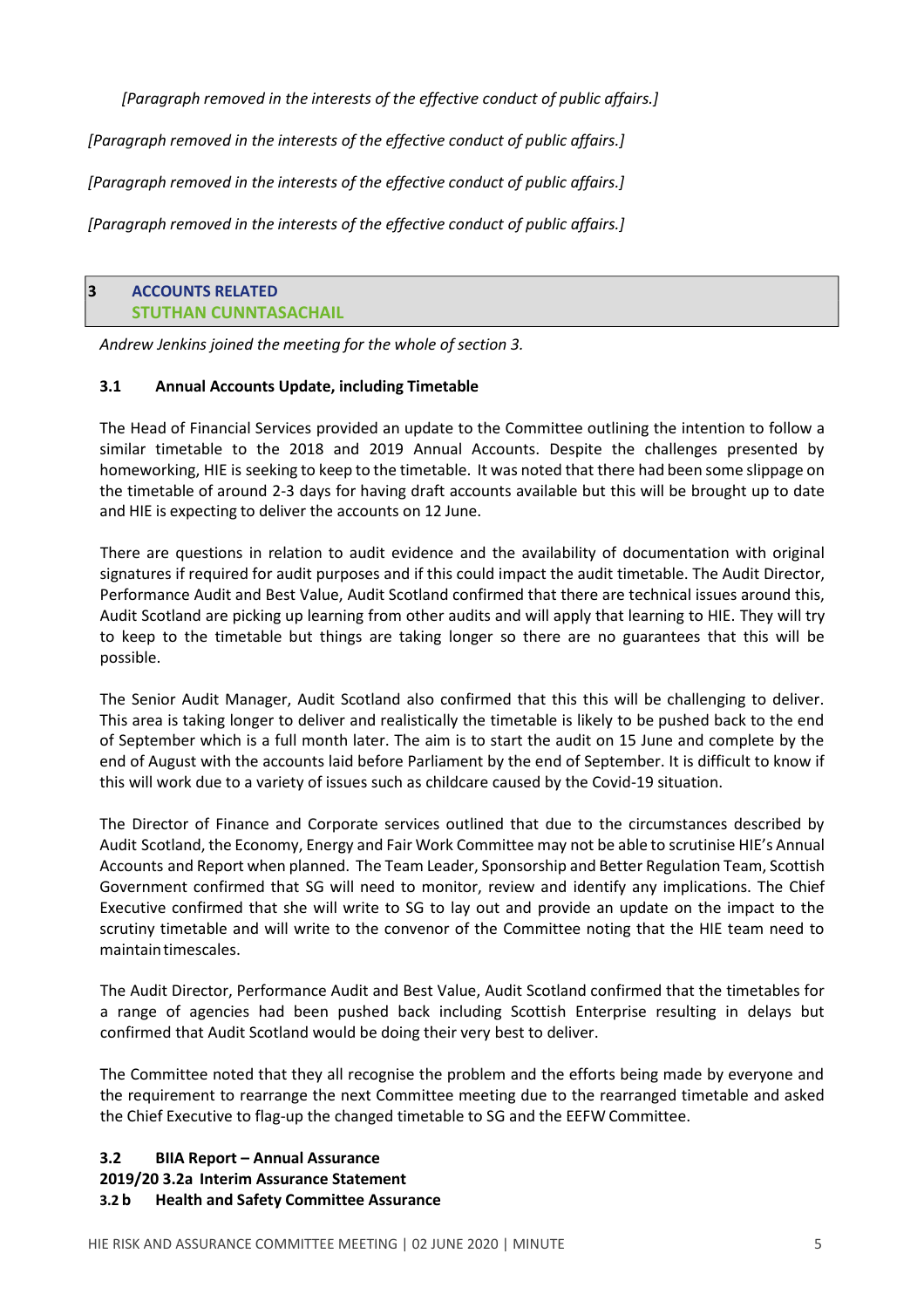### **Report 3.2c ISFGG Assurance Report**

The Director of Business Improvement and Internal Audit and the Compliance and Risk Manager covered all of the items together, providing an overview explaining that there was a bottom-up approach to the assurance process back to the Accountable Officer and a fit to the internal control process. The report summarises all assurance work undertaken in the year highlighting business improvement and best practice.

The review concluded that internal controls in year have generally been working well. No key control issues were highlighted by the business units in their declarations to the Accountable Officer. However, a number of emerging issues were highlighted. The overall opinion was of reasonable assurance and was based on the summary findings.

The Chair of the Health and Safety Committee separately provided a statement of assurance. This covered the role of the Committee; work undertaken in year; review of business unit returns; key areas of risk and/or improvement opportunities. The overall conclusion was that the controls were working well.

Assurance was sought from the Chair of the Information Security and Fraud Governance Group (ISFGG) on the areas of their remit. It specifically outlined the purpose of the Group; work undertaken in year; review of business unit returns; and identified areas of risk and/ or opportunities. The overall conclusion was that the controls were working well.

The Committee noted the reasonable assurance provided and asked in relation to Health and Safety whether anything additional was required from the H&S Committee and HR in relation to Covid-19. It was agreed that this would be requested from the Chair of the H&S Committee.

### **3.3 Draft Governance Statement**

The Director of Business Improvement and Internal Audit provided an update on the draft Governance Statement that HIE is required to include in their annual accounts. This seeks to provide an understanding of the internal control structure and the management of resources and should be informed by assurance activity in year. This cannot be finalised until Audit Scotland has concluded its annual audit and will be updated at final accounts stage. A final version will be presented at the next Risk and Assurance Committeemeeting.

### **3.4 Audit Scotland 2019/20 Management Report**

The Audit Director, Performance Audit and Best Value, Audit Scotland presented the report summarising the key issues identified during the interim audit at HIE. This included testing of key controls within financial systems to gain assurance over the processes and systems used in preparing the financial statements. Based on the interim audit work, it was concluded that the key controls within HIE's main financial systems are operating satisfactorily and appropriate fraud controls are in place.

It was noted from last year there were significant delays in publishing minutes of Board and Risk and Assurance Committee (RAC) meetings on HIE's website and that registers of interests had not been published for the three new Board members and that registers of interest for the remaining Board members had not been updated since April 2018. Following review, it was noted that registers of interest for all Board members were published on HIE's website and up to date in line with the bi-annual review. We have concluded that this action has been fully implemented. It was however concluded that more work is required to ensure that Board and RAC minutes are published within the target timescale

The Committee noted the report and confirmed that HIE would look to update the website with the minutes of the meetings by the end of July.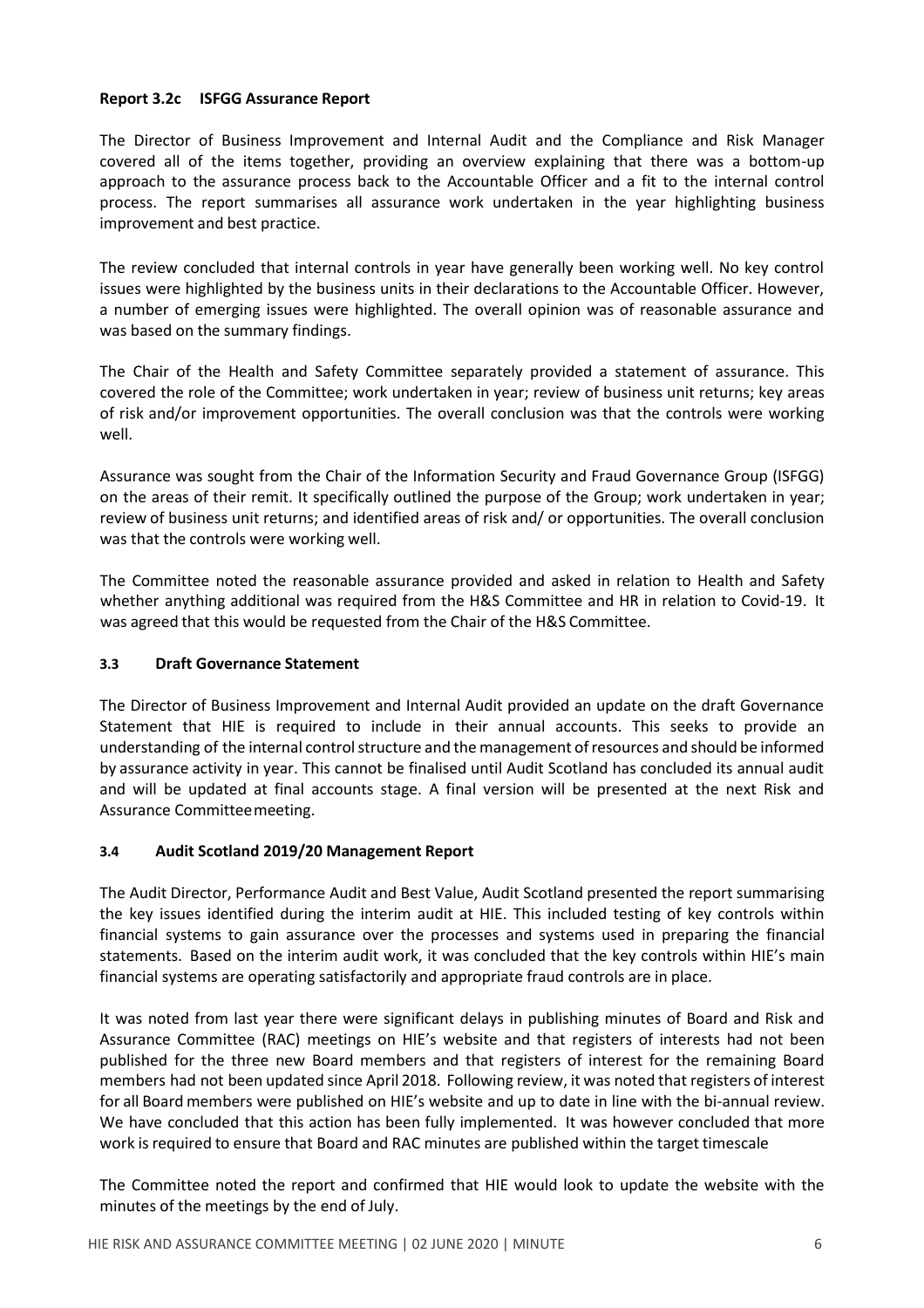#### **3.5 Risk and Assurance Committee Annual Report 2019/20**

The Director of Business Improvement and Internal Audit provided a brief overview of the report outlining that this is a report from the Risk and Assurance Committee to the HIE Board providing a summary of Committee activity, the range of issues covered, training activity and issues to be carried forward for future scrutiny.

The Committee thanked the Director for the report noting the broad range of issues. It was noted that there was a need to update the section on the Committee development activity to clarify the activity in year.

*Andrew Jenkins left the meeting.*

# **4 PLANNED ACTIVITY GNÌ**OMHACHDAN PLANAICHTE

### **4.1 Director of BIIA Annual Report 2019/20 4.1a Performance Against AssurancePlan**

The Director of Business Improvement and Internal Audit presented a report summarising the activities of the Business Improvement and Internal Audit (BIIA) directorate during the 12 month period to 31 March 2020. The opinion provided in the is that the systems of overall internal control in financial year 2019/20 were generally satisfactory. This is as evidenced by all assurance activity in year as per our integrated assurance approach, and includes inhouse activity; outsourced assurance activity, for HIE specific activity and/or partner arrangements; and other external scrutiny such as Audit Scotland reviews and Scottish Government reviews. There are no particular issues to highlight and this will feed into the internal assurance response.

The Committee noted the report and the good work that had been undertaken on risk and risk management. This had moved forward and was aligned with best practice and was a good approach to risk.

### **4.1b European Compliance**

The European Compliance Manager presented a paper outlining the EU audit compliance activities undertaken during the period April 2019 to March 2020. In year, there have been a significant number of reviews undertaken on EU and other funding compliance, including governance for City Deal monies. These have been largely compliant but with some areas with errors, particularly where there is high volume/ low value activity.

The Committee noted the update and thanked the European Compliance Manager.

### **4.1 c State Aid Activity**

The State Aid Manager presented a paper summarising activity undertaken by HIE's State Aid staff in BIIA for the financial year ending 2020. A significant focus of the team in year has been in developing and delivering training and guidance for staff and in introducing and applying new application and due diligence arrangements. A detailed improvement plan and communication strategy is in place to support this and to ensure awareness across HIE. There has also been ongoing involvement in a court case and significant ongoing support for high risk complex projects to ensure compliant solutions are developed.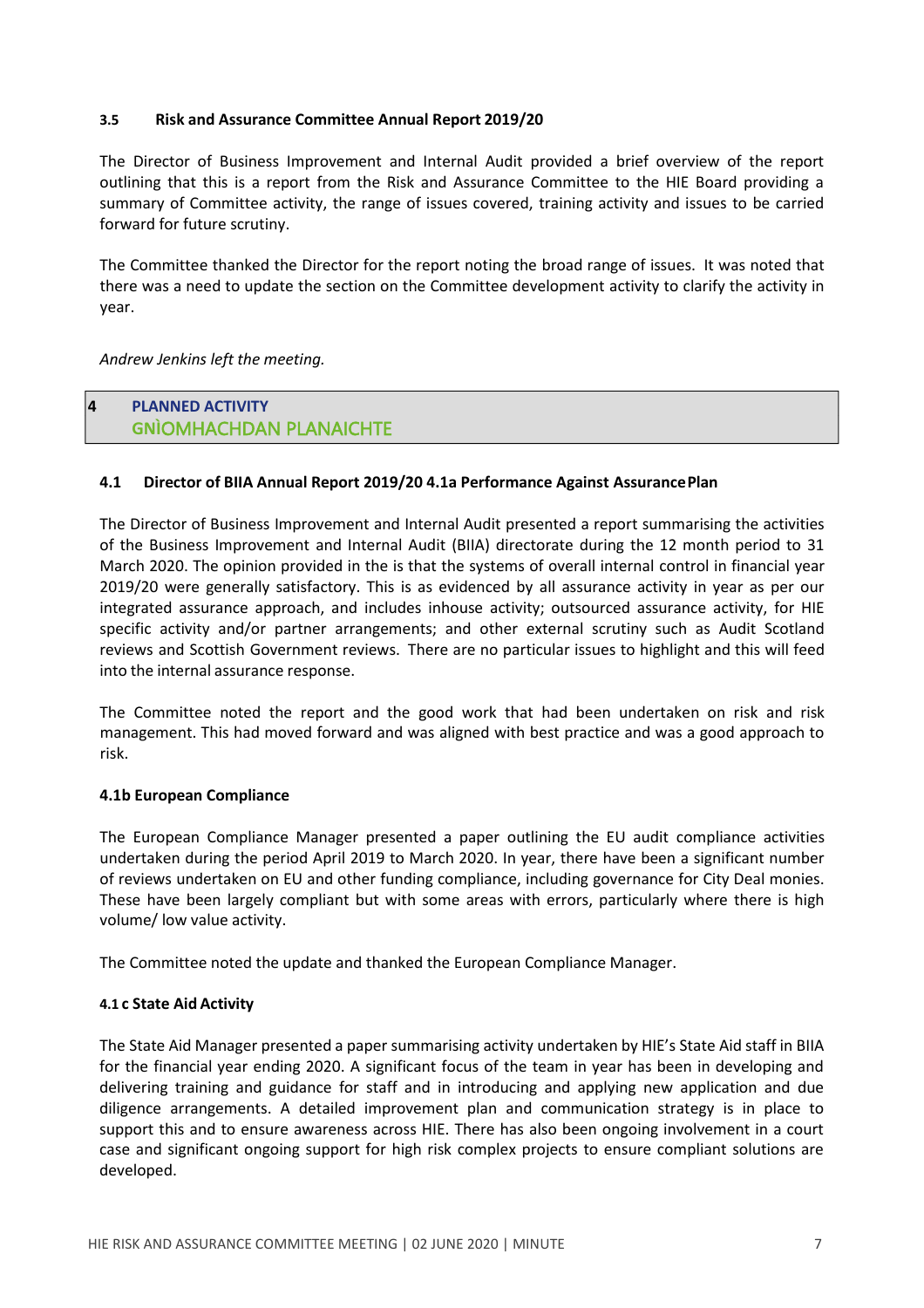The Committee thanked the State Aid manager for the update noting that this will become more important as we leave the EU. The Committee also asked if the inhouse training sessions could be accessed by the Board. It was confirmed that these sessions are recorded so could be accessed.

## **4.2 Corporate Risk Register May 2020**

The Director of Business Improvement and Internal Audit provided an update to the Committee on the Corporate Risk Register noting that this is a bottom-up and top-down approach and is used as a management tool and provides an informed position on risk. This also sits alongside the Covid-19 risk register and provides a summary of the movement of risk scores over time and details proposed new risks/amended actions and changes. Workshops have been undertaken to review the register alongside improved education to support the implementation of the new approach

The Committee welcomed the update noting that it was good to see target risk scores and the embedding of the process within HIE. The Committee also noted the number of high level risks on the register and recognised the need for them to be there. The high risks are reported at every Board meeting with Business Unit risks being reviewed by Leadership Team to draw out themes at corporate level.

It was further noted that a trending arrow to assist and highlight the direction of travel up or down could be used and indicates active management of risk. HIE to consider this.

### **4.3 Customer Feedback Report 2019/20**

The Director of Business Improvement and Internal Audit provided a brief update to the Committee noting that this was a positive report providing an overview of customer feedback, incorporating both compliments and complaints for both Highlands and Islands Enterprise (HIE) and Wave Energy Scotland (WES) and an overview of requests received under the Freedom of Information (Scotland) Act and Environmental Information Regulations for both HIE, WES and Cairngorm Mountain Scotland (CMSL).

It was noted that with regards complaints, less had gone to investigation stage. As well as reporting complaints, it is important that HIE also acknowledge when things have gone well and there is a system in place to record compliments. HIE staff have been encouraged to share compliments with the Information Governance Team.

In relation to Freedom of Information, there is ongoing interest in relation to major projects. HIE uses themes identified to improve transparency and actively publishes information on approvals, account managed companies and information on Cairngorm and Space whilst being mindful of confidentiality issues and data protection regulations.

There are an increasing number of requests to share information held by HIE with partners or stakeholders. We are keen to maximise opportunities for collaboration, sharing and openness, while at the same time balancing this with the need to respect the principles of data protection, commercial sensitivities, and the need to protect and secure appropriate audit trails to support HIE's decision making.

The Committee asked how the complaints level compared with the previous year. It was confirmed that it was down from the previous year however there had been an increase in relation to the Covid business fund currently being implemented. HIE is looking to address these issues at Front line stage as far as possible.

The Committee noted the report.

### **4.4 Cyber Security Update**